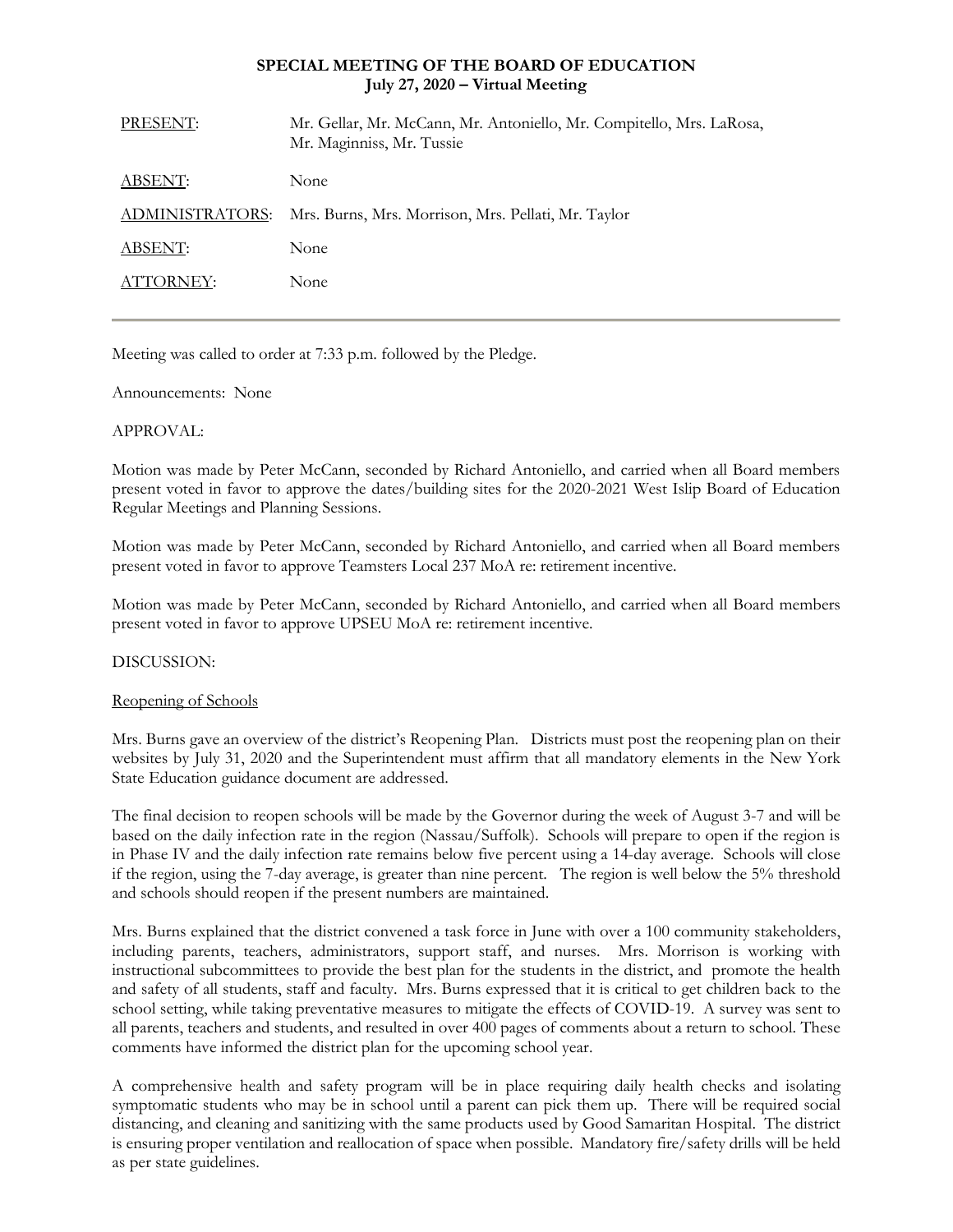Mrs. Pellati is working closely with Suffolk Transportation to establish guidelines for buses, including the wearing of masks, socially distancing, and seating. Mrs. Pellati has applied for a FEMA grant to offset the expenses associated with PPE costs. The reopening plan demands adequate broadband for staff and students and teacher contact for all students whether they are in school or at home.

The Board of Education was asked to consider whether the approved Instructional Calendar be revised to provide three days for staff development before students return to school, whether student return be phased in at each building during the month of September, and whether students should return to school for in-person instruction every day. The instructional calendar changes are pending discussion with WITA.

If six feet social distancing cannot be achieved, barriers (sneeze guards) will be needed; it is required that everyone wears a face covering each day. To achieve six feet distancing at the elementary schools, class size must be at 15 students per class, making it necessary to add more teachers at significant cost. To accommodate K-6 class sizes of 23 or less and five feet apart, barriers can be purchased at a cost of under \$100,000. Mrs. LaRosa asked about the largest class size; Beach Street has 26-27 students per class for sixth grade and Manetuck has 26 students in some of its fifth grade sections. Mrs. LaRosa would prefer no more than 23/24 students in a section.

Mr. Gellar asked if masks are needed if barriers are in place. Mrs. Burns explained that barriers and masks are required if the social distancing is under six feet and masks are required for all. The Board must decide on six feet social distancing or a barrier with less than six feet. The alternative is a hybrid (AB) schedule and/or additional elementary teachers.

Mrs. LaRosa advocated for K-6 to return to school five days and have class sizes brought down. Mr. Gellar agreed with Mrs. LaRosa to add three sections to elementary, one each at Manetuck and Paul J. Bellew and one sixth grade section at Beach Street. Additionally, sneeze guard barriers would be purchased at a cost of approximately \$88,000. Mrs. Burns stated that the intervention teachers could potentially be used as classroom teachers, but did not recommend that option. The Board agreed.

Mrs. LaRosa asked about students with compromised immune systems. Mrs. Burns advised that accommodations would be made for medically vulnerable students. Other parents have the right to home school their children. An IHIP form must be submitted to the Curriculum Office by the extended date of August 1; however, given the circumstances, reasonable extensions will be provided.

Mrs. Burns suggested that the district is looking into an  $A/B$  hybrid schedule for grades 9-12 due to the density of the building.

Mrs. Morrison thanked the instructional committees for the information they provided and recommends an A/B hybrid schedule for the high school, and spoke about possibly using webcams on B days so students can be part of the instructional environment as much as possible. Mr. Antoniello felt it is hard for teachers to both teach in the classroom and attend to the students via webcam and feels one group would lose out. Mrs. Morrison recognizes the challenges and is looking into the risk/reward but students would be tuned in and webcams would help teachers get through as much of the annual curriculum as possible. Mrs. Burns suggested reconvening the instructional committees and exploring the options.

The purchase of equipment was discussed, including hand-washing devices for secondary school cafeterias, outdoor tents for lunch, sneeze guards (barriers) where six-feet distancing cannot be achieved, and desks for kindergarten/PreK students.

Mrs. Burns explained that the elementary schools have sinks in most classrooms; the vanities and sinks at Bayview and Paul J. Bellew are undergoing an upgrade and their installation may be delayed. Mrs. Burns asked that sanitizing gel be placed in all locations and suggested stand-alone hand washing devices be used. Mr. McCann recommended that pricing be obtained. Mrs. Burns spoke about rotating schedules for lunch so students get a break from the classroom. Mrs. LaRosa suggested an outside area where kids can go weather permitting; the Board agreed.